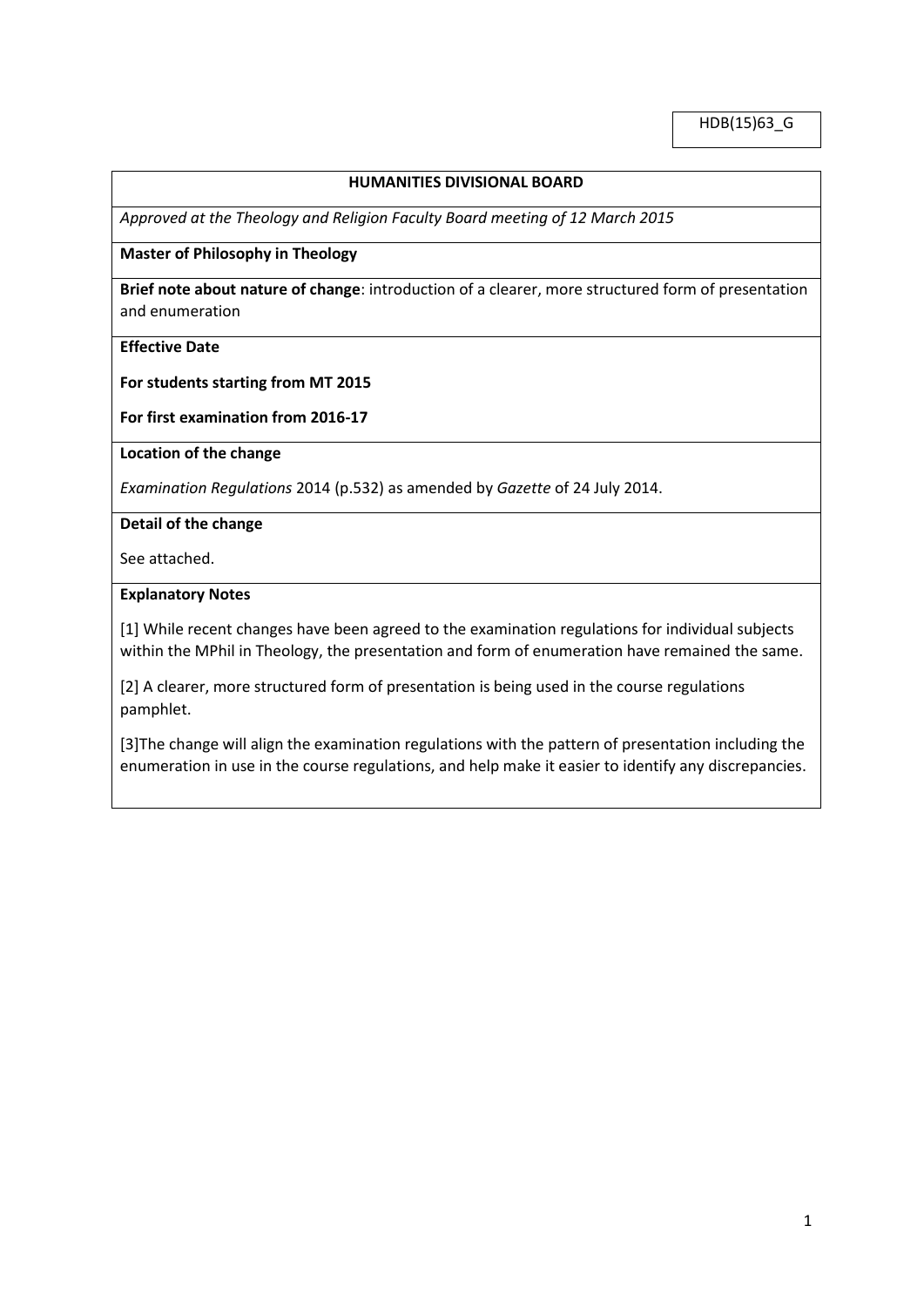## **Theology**

*1. All candidates will be required to follow a course of instruction and directed research for six terms and present themselves for examination in one of the following subjects: Old Testament; New* 

*Testament; Christian Doctrine (one of seven subsections, as presented below); Ecclesiastical History; and Christian Ethics.*

*2. Candidates will be expected to attend such lectures and seminars as their supervisor shall recommend.*

*(See also the general notice at the commencement of these regulations.)*

The regulations made by the Board of the Faculty of Theology and Religion are as follows:

Candidates for the M.Phil. in Theology are required to follow a course of instruction and directed research for six terms and to present themselves for examination in one of five subjects:

### **I. Old Testament**

### **II. New Testament**

**III. Christian Doctrine**, specialising in one of seven fields:

- o History of Doctrine: Patristic Theology (c. AD 100-787)
- o History of Doctrine: Scholastic Theology (c. AD 1050-1350)
- o History of Doctrine: Theology of the Reformation Period (c. AD 1500-1650)
- o Issues in Theology with special reference to Patristic Theology
- o Issues in Theology with special reference to Scholastic Theology
- o Issues in Theology with special reference to Reformation Theology
- o Issues in Theology with special reference to Theology from 1780 to the present day

## **IV. Ecclesiastical History**, specialising in one of five fields:

- o The Early Church AD 200-476
- o The Western Church AD 476-1050
- o The Western Church AD 1000-1400
- o European Christianity AD 1400-1800
- o European Christianity AD 1800-2000

### **V. Christian Ethics**

3. The examination shall consist of:

(i) two three-hour written examinations (or in Old Testament, route II, one written examination), as prescribed in the regulations for each course.

(ii) either three essays of not more than 5,000 words each, or one long essay of not more than 15,000 words, on topics proposed by the candidate with the approval of his or her supervisor, and accepted by the Theology and Religion Faculty Board.

(iii) a dissertation of not more than 30,000 words on a topic proposed by the candidate with the approval of his or her supervisor, and accepted by the Theology and Religion Faculty Board. For candidates intending to proceed to doctoral study, the topic of the thesis should be such as to provide a foundation for doctoral research.

4. Proposals for essays must be submitted for consideration by the Faculty's Graduate Studies Committee (GSC) not later than Monday of Week 5 of Trinity Term in Year 1. The dissertation proposal must be submitted for consideration by the GSC by Monday of Week 0 of Michaelmas Term in Year 2. All of these proposals should comprise a title, a short statement of how the subject will be treated, a bibliography of core texts (both primary and secondary), and the signature of the supervisor indicating his or her approval. The titles and content of the essays and dissertation should not substantially overlap with each other.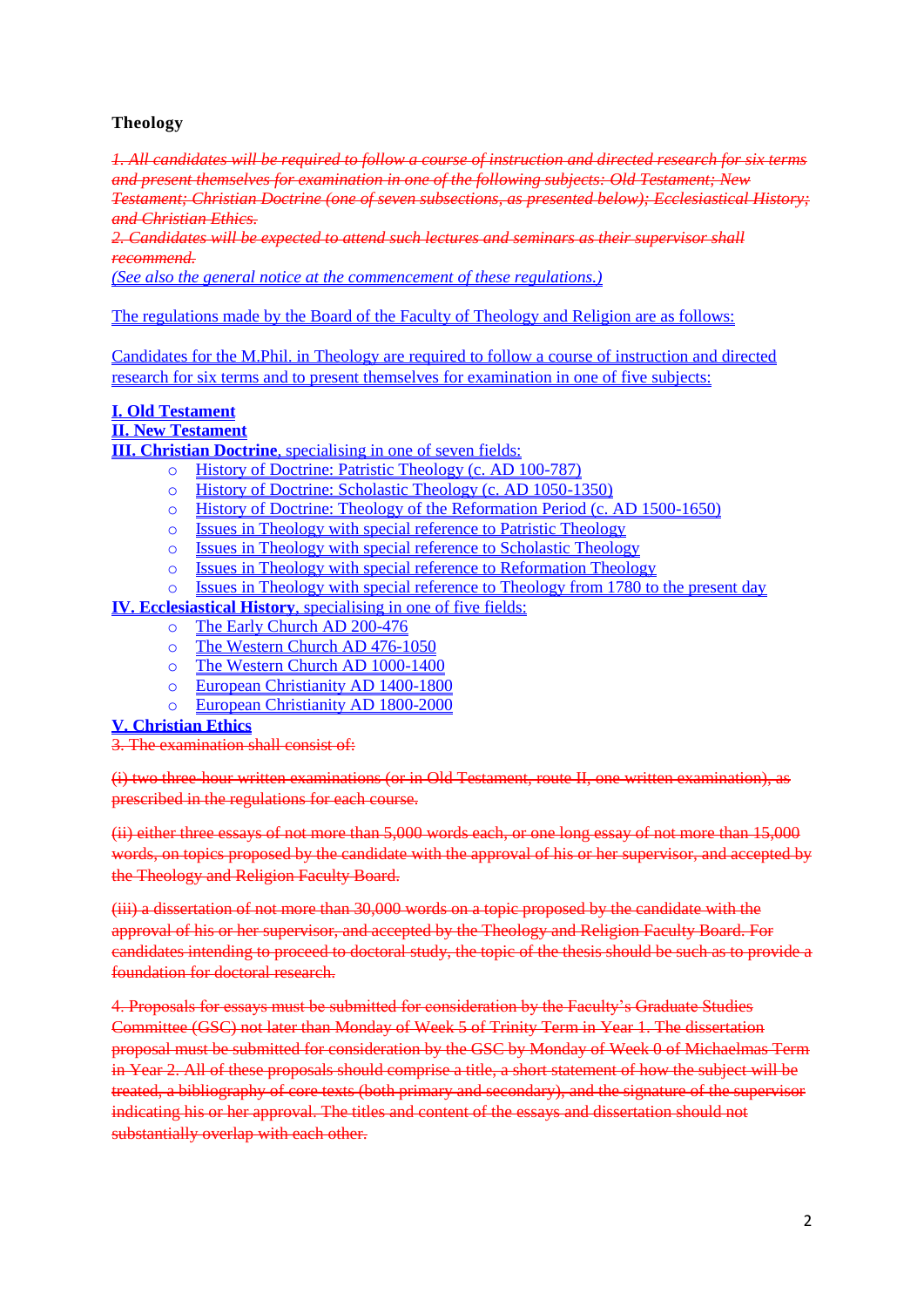5. Two copies of the completed essays, together with a signed statement by the candidate that it is his or her own work, must be submitted for examination not later than fourteen days before the first day of the written examination in Trinity Term of Year 2. The written examinations take place in Week 10 or 11 of Trinity Term in Year 2.

Two copies of the completed dissertation, together with a signed statement by the candidate that it is his or her own work, must be submitted for examination by Friday of Week 8 of Trinity Term.

Candidates must not put their names on the written examination papers or on any submitted work. All submitted work must be printed and sent in a parcel bearing the words, 'M.Phil. in Theology', to the Chair of Examiners, c/o the Examination Schools, High Street, Oxford.

Each candidate will be required to present himself or herself for an oral (viva voce) examination, which will take place within a few days of the written examination, and may include discussion of the candidate's work in any of the three elements listed above.

The examination consists of three elements:

**A. Two written examinations (or in Old Testament, route II, one written examination)** each of three hours' duration, which take place in Week 10 or 11 of Trinity Term in Year 2.

**B. Three essays** of not more than 5,000 words each **or one long essay** of not more than 15,000 words. Essay proposals must be submitted for consideration by the Faculty's Graduate Studies Committee *not later than Monday of Week 5 of Trinity Term in Year 1*. The completed essays (two copies of each), together with a signed statement by the candidate that it is his or her own work, must be submitted for examination *not later than fourteen days before the first day of the written examination in Trinity Term of Year 2*. The written examinations take place in Week 10 or 11 of Trinity Term in Year 2.

**C. A dissertation** of not more than 30,000 words

The dissertation proposal must be submitted for consideration by the Faculty's Graduate Studies Committee *by Monday of Week 0 of Michaelmas Term in Year 2*. For candidates intending to proceed to doctoral study, the topic of the dissertation should normally be such as to provide a foundation for doctoral research. The completed dissertation (two copies), together with a signed statement by the candidate that it is his or her own work, must be submitted for examination *by Friday of Week 8 of Trinity Term*.

All essay and dissertation proposals should comprise a title, a short statement of how the subject will be treated, a bibliography of core texts (both primary and secondary), and the signature of the supervisor indicating his or her approval. The titles and content of the essays and dissertation should not substantially overlap with each other.

All submitted work should be double-spaced in font-size 12.

Candidates must not put their names on the written examination papers or on any submitted work. All submitted work must be printed and sent in a parcel bearing the words, 'M.Phil. in Theology', to the Chair of Examiners, c/o the Examination Schools, High Street, Oxford.

Each candidate is also required to present himself or herself for an oral (viva voce) examination, which takes place within a few days of the written examination, and may include discussion of the candidate's work in any of the three elements listed above.

Within this general pattern, the specific requirements of each subject may be found below.

**I Old Testament**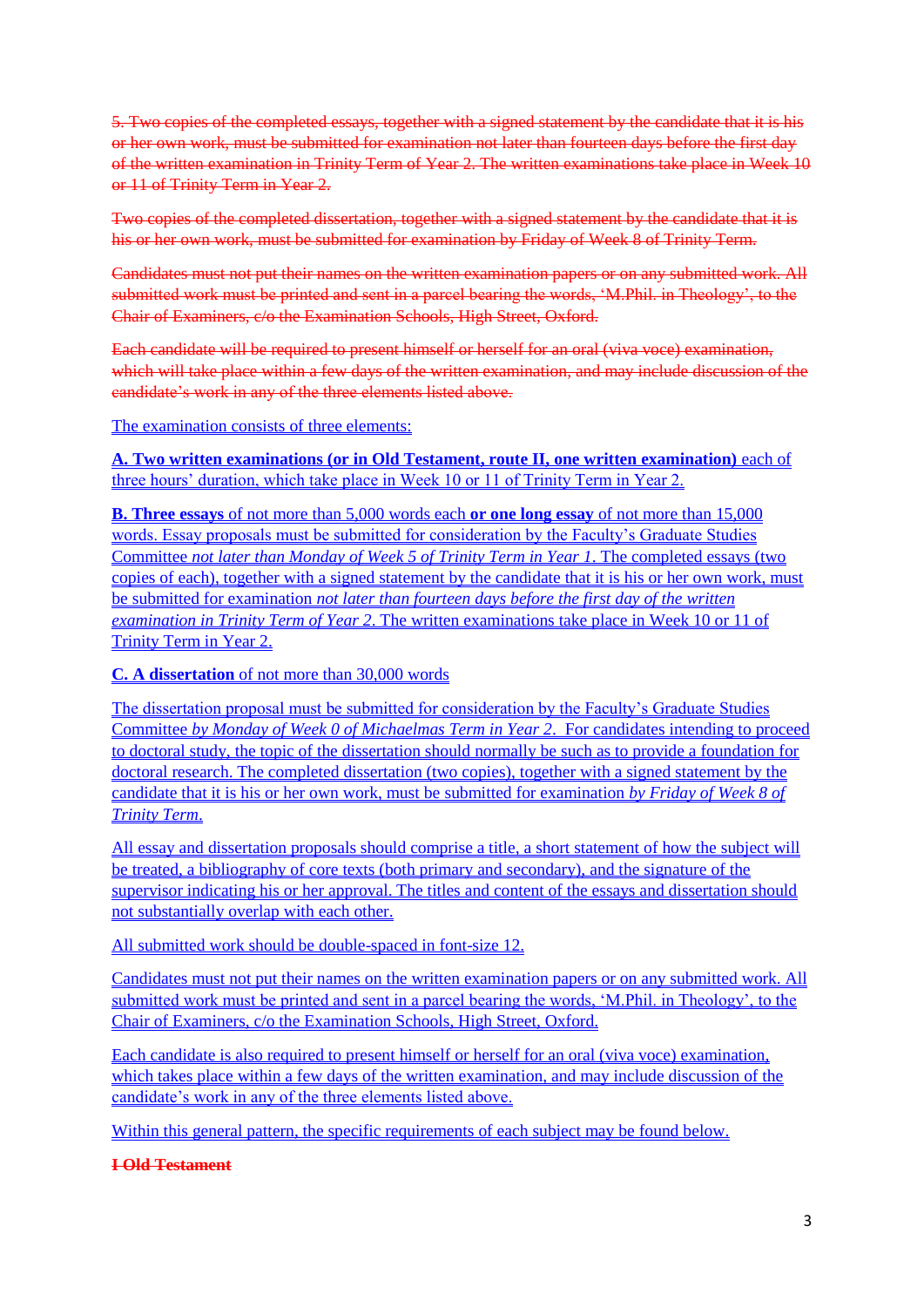**Two routes are possible, route I involving two written examinations and route II only one:**

**I.**

**(i) Candidates take a written examination in Prescribed Hebrew Texts, and then another in either unseen passages from the Hebrew Bible or the Aramaic portions of the Old Testament or passages from the Septuagint.**

**(ii) In addition they write either a long essay (up to 15,000 words) or three short essays (up to 5,000 words each) in one of the following subject areas: the Literature of the Old Testament and Apocrypha in its Historical Setting; Old Testament Theology; the History and Principles of Biblical Study.**

**II.**

**(i) Candidates take a written examination in Prescribed Hebrew Texts.**

**(ii) In addition they write both a long essay (up to 15,000 words) in one of the following subject areas and three short essays (up to 5,000 words) in another: the Literature of the Old Testament and Apocrypha in its Historical Setting; Old Testament Theology; the History and Principles of Biblical Study.**

**I. and II.**

**(iii) All candidates offer a dissertation of up to 30,000 words.**

**The prescribed texts will be listed in the Course Regulations for the Master of Philosophy in Theology for the year in which the candidates commenced their course.**

# **I. OLD TESTAMENT**

Two routes are possible, route I involving two written examinations and route II only one:

**I.**

**A.** There will be two written examinations:

# **1. Prescribed Hebrew Texts**

**2.** *Either* **(a) Unseen passages from the Hebrew Bible**

*or* **(b) The Aramaic portions of the Old Testament**

# *or* **(c) Passages from the Septuagint**

**B.** Candidates will write *either* one long essay (up to 15,000 words) *or* three short essays (up to 5,000 words each) in one of the following subject areas: (1) The Literature of the Old Testament and Apocrypha in its Historical Setting; (2) Old Testament Theology; (3) the History and Principles of Biblical Study. The topic(s) will be chosen by the candidates in liaison with the supervisor.

# **II.**

**A.** There will be one written examination in **Prescribed Hebrew Texts**.

**B.** Candidates will write *both* one long essay (up to 15,000 words) in one of the following subject areas, *and* three short essays (up to 5,000 words each) in another: (1) The Literature of the Old Testament and Apocrypha in its Historical Setting; (2) Old Testament Theology; (3) the History and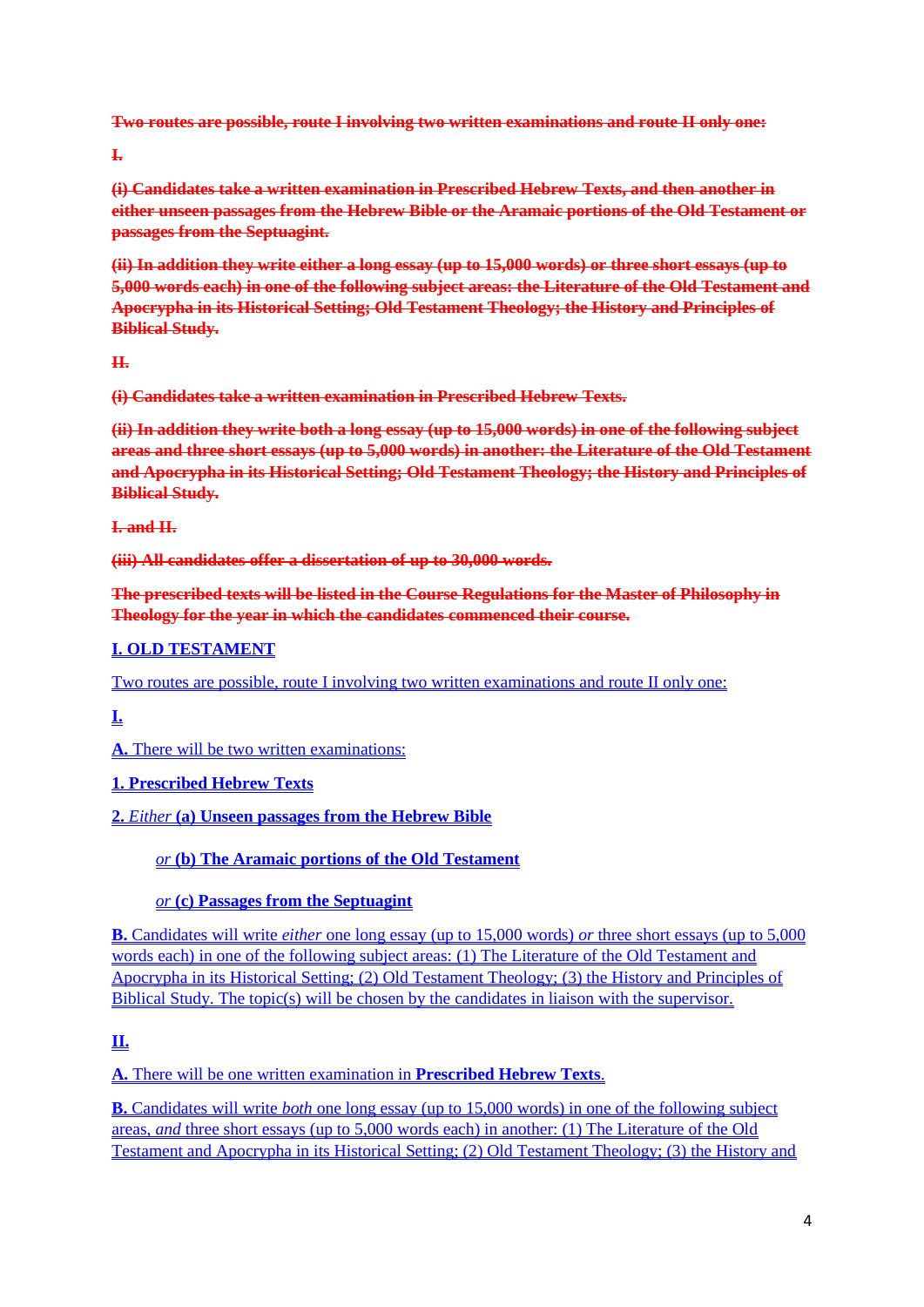Principles of Biblical Study. The topic(s) will be chosen by the candidates in liaison with the supervisor.

# **I and II.**

**C.** All candidates offer a dissertation of up to 30,000 words. The topics of the essays and the dissertation will be chosen by the candidate in liaison with the supervisor. The candidate's progress will be supported by tutorials with the supervisor.

## **II New Testament**

**(i) There will be two written examinations, one in the Religion and Literature of the New Testament: the Four Gospels and Acts in Greek, and the other in the Religion and Literature of the New Testament: The Epistles and Apocalypse in Greek. Candidates will be required to translate and to comment on matters of literary, historical and theological importance from a selection of these prescribed texts.**

**(ii) In addition they write either a long essay (up to 15,000 words) or three short essays (up to 5,000 words each) in one of the following subject areas: New Testament Theology. Varieties of Judaism, 200 B.C. – C.E. 200; the History and Principles of Biblical Study.**

**(iii) All candidates offer a dissertation of up to 30,000 words.**

# **II. NEW TESTAMENT**

**A.** There will be two written examinations:

**1. The Religion and Literature of the New Testament: the Four Gospels and Acts in Greek.**

**2. The Religion and Literature of the New Testament: The Epistles and Apocalypse in Greek.**

Candidates will be required to translate and to comment on matters of literary, historical and theological importance from a selection of these prescribed texts.

**B.** Candidates will write *either* one long essay (up to 15,000 words) *or* three short essays (up to 5,000 words each) on a topic or topics in one of the following subject areas: (1) New Testament Theology: (2) Varieties of Judaism, 200 B.C. – C.E. 200; (3) the History and Principles of Biblical Study. The topic(s) will be chosen by the candidates in liaison with the supervisor.

**C.** All candidates offer a dissertation of up to 30,000 words. The topics of the essays and the dissertation will be chosen by the candidate in liaison with the supervisor. The candidate's progress will be supported by tutorials with the supervisor.

# **III CHRISTIAN DOCTRINE**

# **III. CHRISTIAN DOCTRINE**

Candidates will be required to offer one of the following sections:

Section A. History of Doctrine: Patristic Theology

Section B. History of Doctrine: Scholastic Theology

Section C. History of Doctrine: Reformation Theology

Section D. Issues in Theology with special reference to Patristic Theology

Section E. Issues in Theology with special reference to Scholastic Theology

Section F. Issues in Theology with special reference to Reformation Theology

Section G. Issues in Theology with special reference to Theology from 1780 to the present day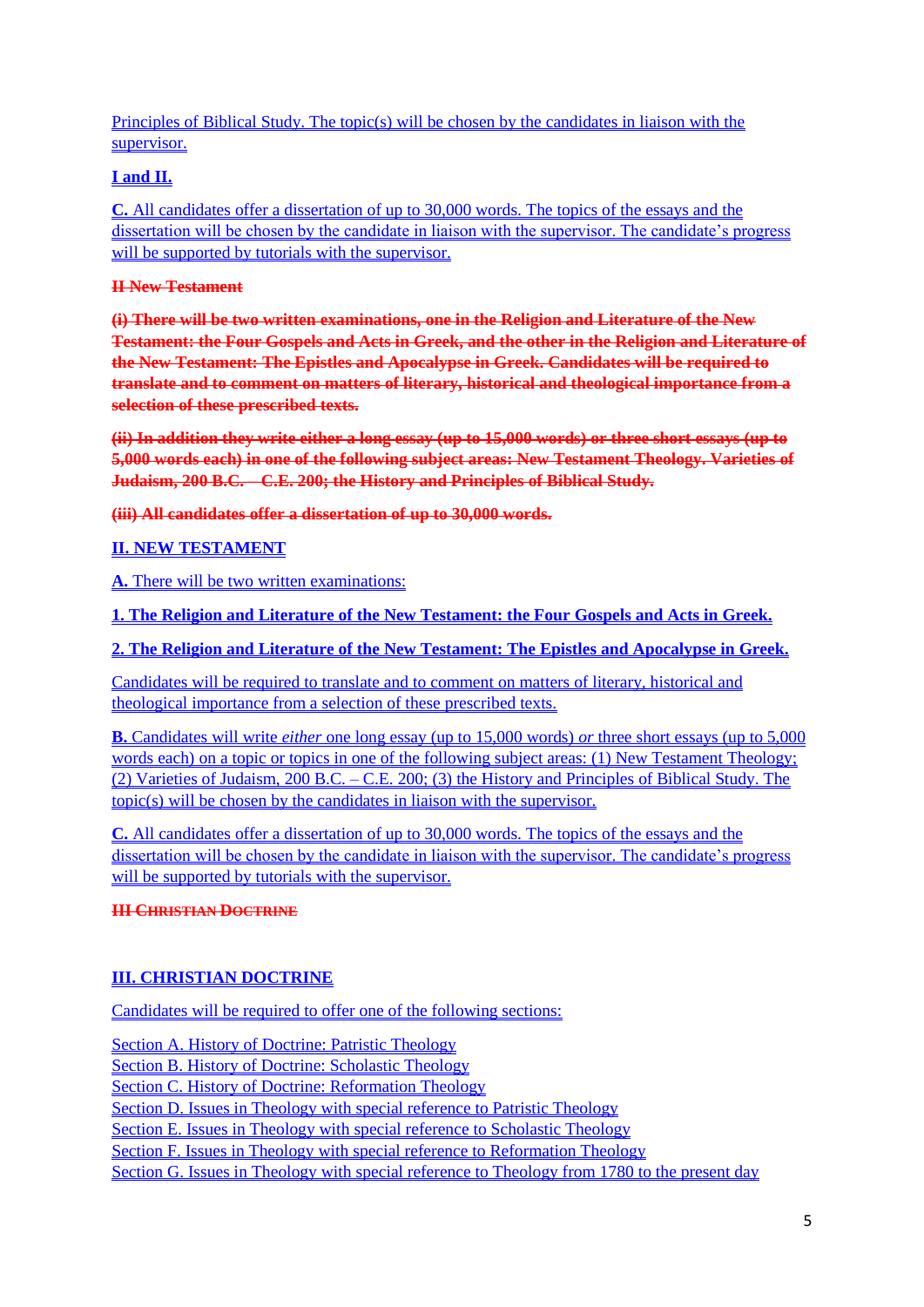#### Section A: History of Doctrine: Patristic Theology

#### (i) There will be two written examinations:

1. The Development of Christian Doctrine to A.D. 451. Candidates will be expected to write three essays on different topics, showing knowledge of the main lines of development of Christian Doctrine, and discussing particular developments in relation to the historical conditions which influenced them.

2. Either (a) Hellenistic Philosophy and Christian Theology or (b) Christology of the Patristic Era. In each case the examination will consist of two essays on different topics and passages for translation and comment. Candidates may choose whether to translate and comment on Greek or Latin texts.

The prescribed texts for both examination papers will be listed in the Course Regulations for the Master of Philosophy in Theology for the year in which the candidates commenced their course.

(ii) Candidates will write either one long essay (up to 15,000 words) or three short essays (up to 5000 words each) on a topic or topics falling within the Patristic era.

(iii) All candidates offer a dissertation of up to 30,000 words.

## *Section A. History of Doctrine: Patristic Theology.*

### A. There will be two written examinations:

**1. The Development of Christian Doctrine to A.D**. **451.** Candidates will be expected to write three essays on different topics, showing knowledge of the main lines of development of Christian Doctrine, and discussing particular developments in relation to the historical conditions which influenced them.

### **2.** *Either* **(a) Hellenistic Philosophy and Christian Theology**

### *Or* **(b) Christology of the Patristic Era**

In each case the examination will consist of two essays on different topics and passages for translation and comment. Candidates may choose whether to translate and comment on Greek or on Latin texts. The prescribed texts for both examination papers will be listed in the Course Regulations for the M.Phil. in Theology for the year in which the candidates commenced their course.

**B.** Candidates will write *either* one long essay (up to 15,000 words) *or* three short essays (up to 5,000 words each) on a topic or topics falling within the Patristic era, chosen by each candidates in liaison with the supervisor; if necessary a special supervisor will be appointed in addition to the overall supervisor.

**C.** All candidates offer a dissertation of up to 30,000 words. The topics of the essays and the dissertation will be chosen by the candidate in liaison with the supervisor. The candidate's progress will be supported by tutorials with the supervisor.

*Section B: History of Doctrine: Scholastic Theology (i) There will be two written examinations:*

*1. Doctrine and Methods. Candidates will be expected to show knowledge of major theologians in the period 1050-1350 by commenting on passages from prescribed texts in Latin and writing two essays on different topics.*

*2. The Thought of Aquinas. Candidates will be expected to display knowledge of the thought of Thomas Aquinas by commenting on passages from prescribed texts in Latin and writing two essays on different topics.*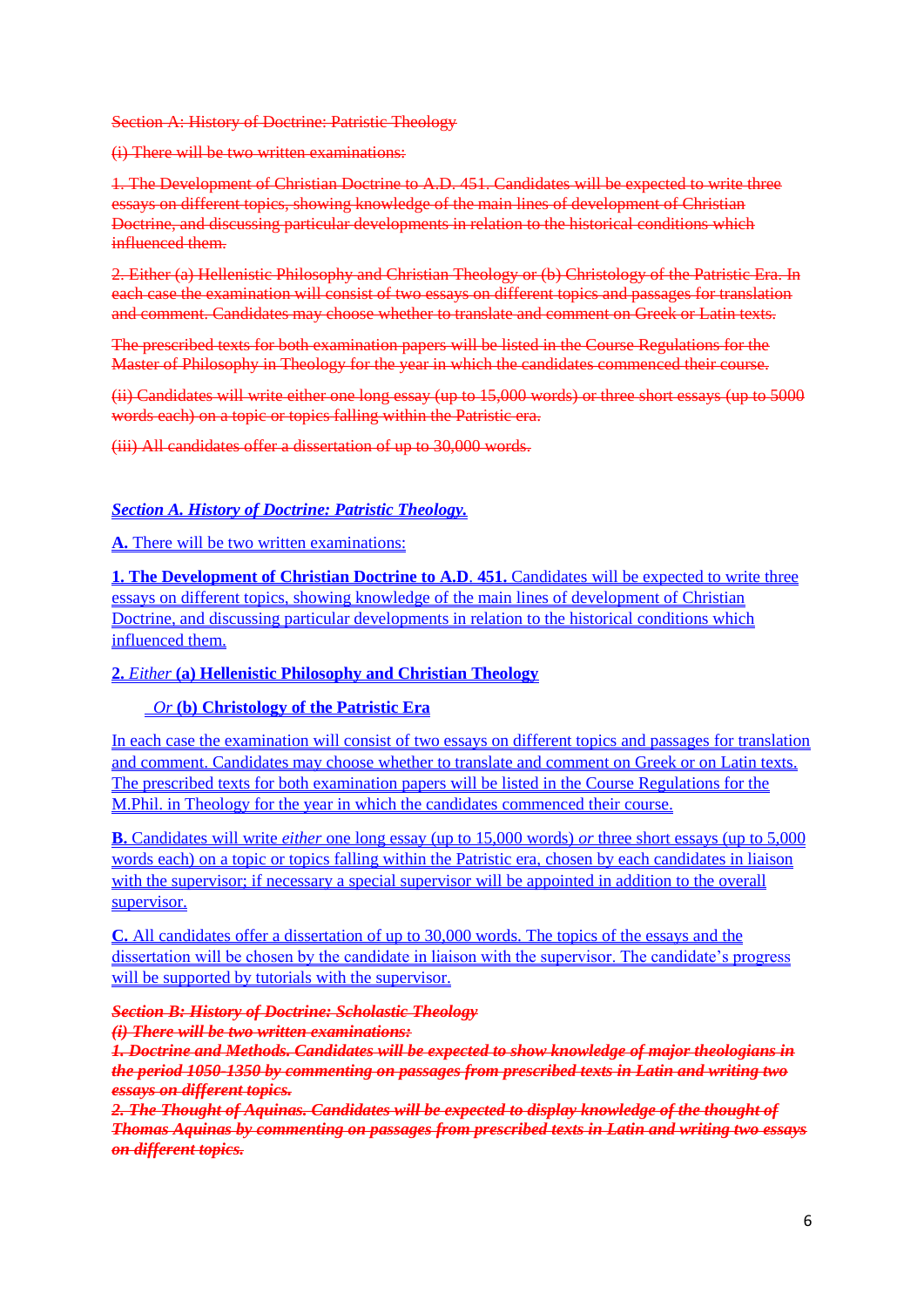*The prescribed texts for both examination papers will be listed in the Course Regulations for the Master of Philosophy in Theology for the year in which the candidates commenced their course. (ii) Candidates will write either one long essay (up to 15,000 words) or three short essays (up to 5000 words each) on a topic or topics falling within the Scholastic era. (iii) All candidates offer a dissertation of up to 30,000 words. Section B. History of Doctrine: Scholastic Theology*

**A.** There will be two written examinations:

**1. Doctrine and Methods.** Candidates will be expected to show knowledge of major theologians in the period 1050-1350 by commenting on passages from prescribed texts in Latin and writing two essays on different topics.

**2. The Thought of Aquinas.** Candidates will be expected to display knowledge of the thought of Thomas Aquinas by commenting on passages from prescribed texts in Latin and writing two essays on different topics.

The prescribed texts for both examination papers will be listed in the Course Regulations for the M.Phil. in Theology for the year in which the candidates commenced their course.

**B.** Candidates will write *either* one long essay (up to 15,000 words) *or* three short essays (up to 5,000 words each) on a topic or topics falling within the Scholastic era, chosen by each candidate in liaison with the supervisor.

**C.** All candidates offer a dissertation of up to 30,000 words. The topics of the essays and the dissertation will be chosen by the candidate in liaison with the supervisor. The candidate's progress will be supported by tutorials with the supervisor.

*Section C: History of Doctrine: Reformation Theology (i) There will be two written examinations:*

*1. Theology in Western Europe from Gabriel Biel to Jacob Arminius. Candidates will be expected to write three essays on different topics, showing familiarity with the tenets of the most seminal theologians of this era and discussing them in relation to the political, social and economic tendencies of the age.*

*2. Protestant and Tridentine Teaching on the Doctrines of Grace, Freewill and Predestination. Candidates will be expected to write three essays on different topics.*

*(ii) Candidates will write either one long essay (up to 15,000 words) or three short essays (up to 5,000 words each) on a topic or topics falling within the Reformation era; (iii) All candidates offer a dissertation of up to 30,000 words. Section C. History of Doctrine: Reformation Theology*

**A.** There will be two written examinations:

**1. Theology in Western Europe from Gabriel Biel to Jacob Arminius.** Candidates will be expected to write three essays on different topics, showing familiarity with the tenets of the most seminal theologians of this era and to discuss them in relation to the political, social and economic tendencies of the age.

**2. Protestant and Tridentine Teaching on the Doctrines of Grace, Freewill and Predestination.**

Candidates will be expected to write three essays on different topics.

**B**. Candidates will write *either* one long essay (up to 15,000 words) *or* three short essays (up to 5,000 words each) on a topic or topics falling within the Reformation era, chosen by each candidate in liaison with the supervisor.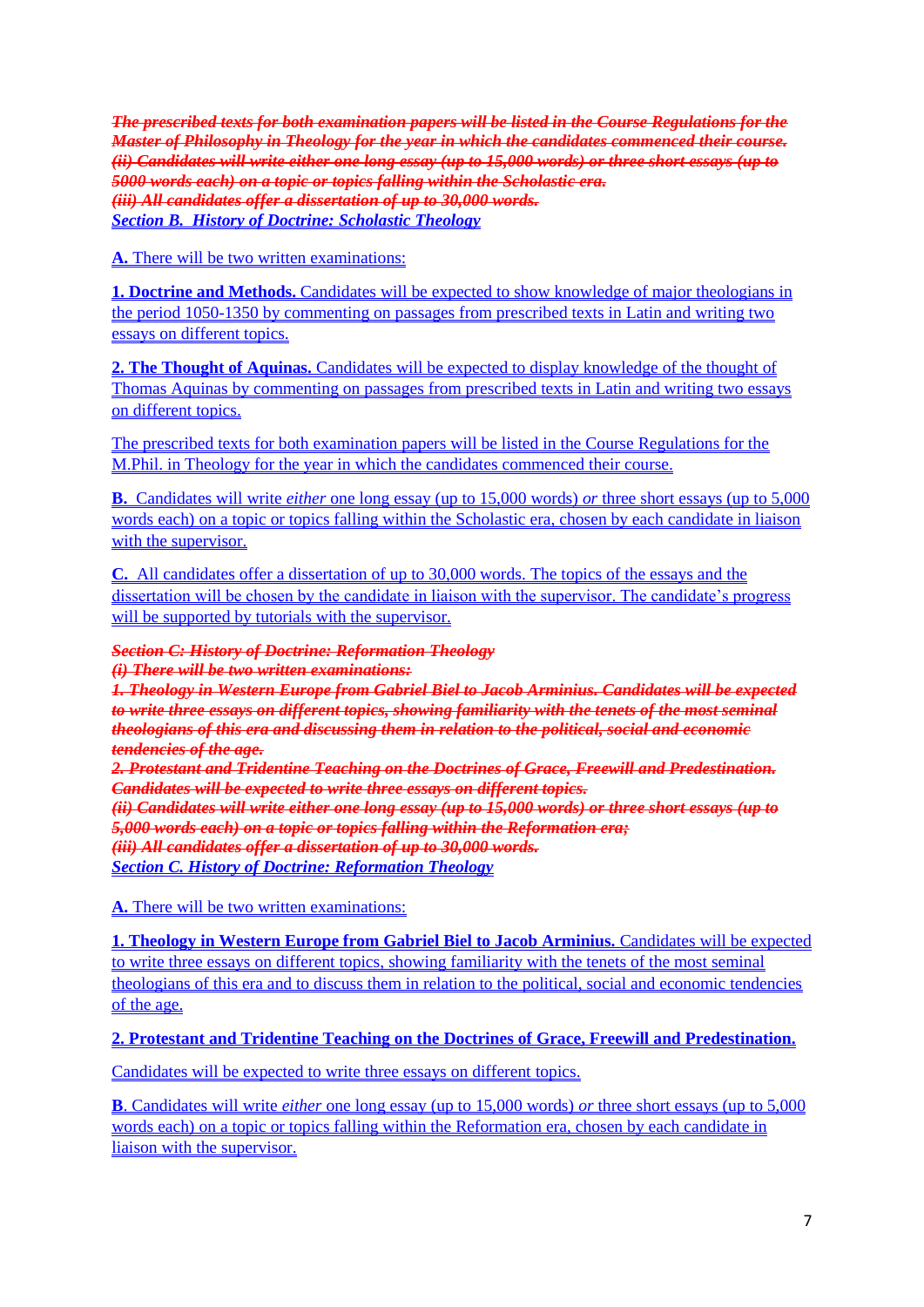**C.** All candidates offer a dissertation of up to 30,000 words. The topics of the essays and the dissertation will be chosen by the candidate in liaison with the supervisor. The candidate's progress will be supported by tutorials with the supervisor.

Section D: Issues in Theology with special reference to Patristic Theology

(i) There will be two written examinations:

1. Methods and Styles in Theology from 1780 to the Present. Candidates will be expected to write three essays on different topics, discussing problems of theological method, showing a critical understanding of the main themes in systematic theology, and taking account of the impact on Christian theology of contemporary philosophy, critical historical studies, the natural and social sciences and non-Christian religions and ideologies.

2. Either (a) The Development of Christian Doctrine to 451 A. D. (as for (i) 1 of Section A above) or (b) Hellenistic Philosophy and Early Christian Thought (as for (i) 2(a) of Section A above) or (c) Christology in the Patristic Era (as for (i) 2(b) of Section A above). In (b) and (c) candidates will be expected to comment on passages from prescribed texts in English, which will be listed in the Course Regulations for the Master of Philosophy in Theology for the year in which the candidates commenced their course.

(ii) Candidates will write either one long essay (up to 15,000 words) or three long essays (up to 5000 words each) on a topic or topics falling within the Patristic era.

(iii) All candidates offer a dissertation of up to 30,000 words.

## *Section D. Issues in Theology with special reference to Patristic Theology*

**A.** There will be two written examinations:

**1. Methods and Styles in Theology from 1780 to the Present.** Candidates will be expected to write three essays on different topics, discussing problems of theological method, showing a critical understanding of the main themes in systematic theology, and taking account of the impact on Christian theology of contemporary philosophy, critical historical studies, the natural and social sciences and non-Christian religions and ideologies.

**2.** *Either* **(a) The Development of Christian Doctrine to 451 A. D.**, as in Section A.A.1 above;

*or* **(b) Hellenistic Philosophy and Early Christian Thought**, as in Section A.A.2(a) above;

*or* **(c) Christology in the Patristic Era**, as in Section A.A.2(b) above.

Passages for comment in (b) and (c) will be chosen from the same texts prescribed in Section A.A.2 above, but here in English only.

**B.** Candidates will write either one long essay (up to 15,000 words) or three short essays (up to 5,000 words each) on a topic or topics falling within the Patristic era, chosen by each candidate in liaison with the supervisor; if necessary a special supervisor will be appointed in addition to the overall supervisor.

**C.** All candidates offer a dissertation of up to 30,000 words. The topics of the essays and the dissertation will be chosen by the candidate in liaison with the supervisor. The candidate's progress will be supported by tutorials with the supervisor; if necessary a special supervisor will be appointed in addition to the overall supervisor.

*Section E: Issues in Theology with special reference to Scholastic Theology*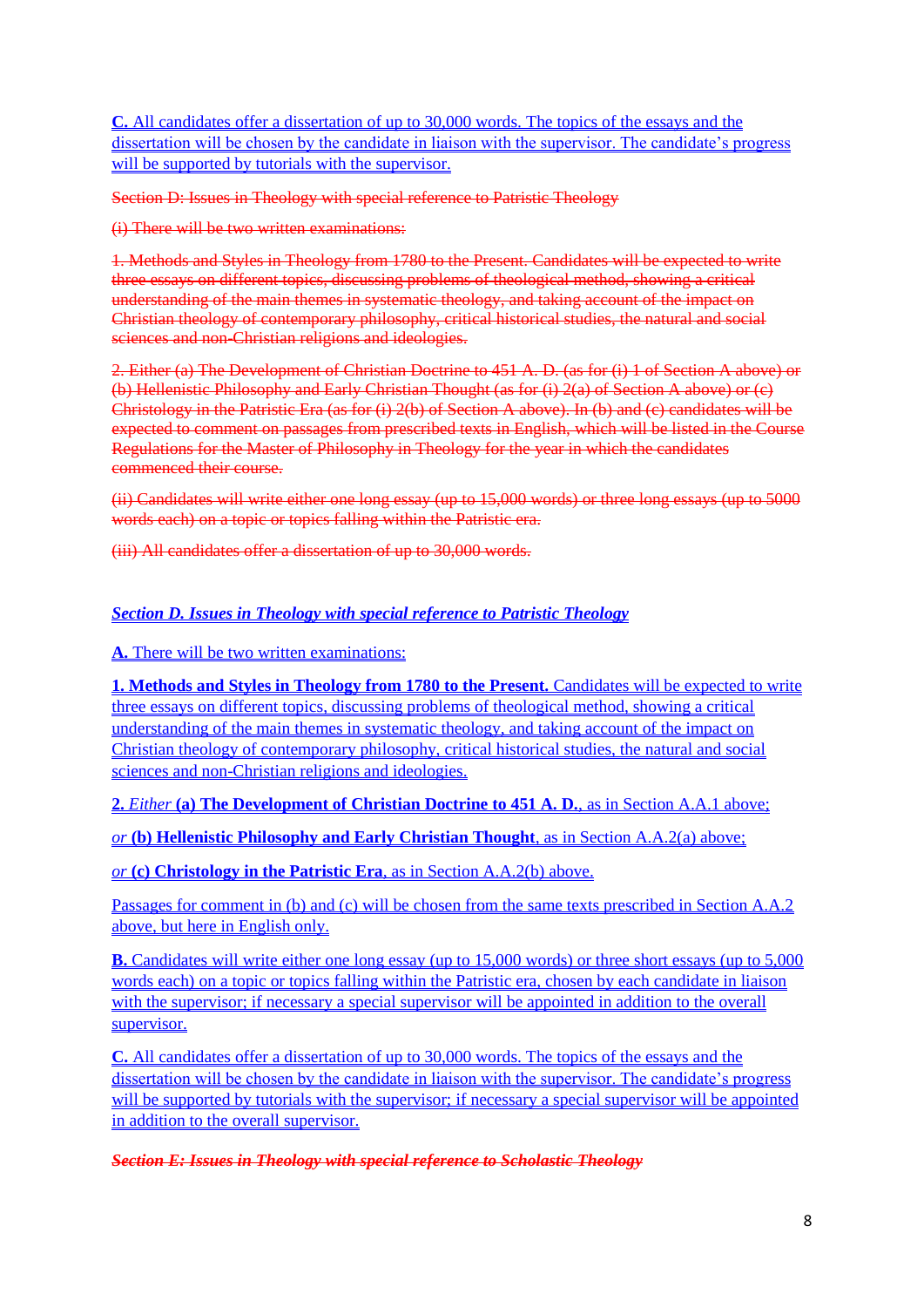*(i) There will be two written examinations:*

*1. Methods and Styles in Theology from 1780 to the Present (as for (i).1 of Section D above);*

*2. Either (a) Doctrine and Methods (as for (i) 1 of Section B above) or (b) The Thought of Aquinas (as for (i) 2 of Section B above). In (b) candidates will be expected to comment on passages from prescribed texts in English, which will be listed in the Course Regulations for the Master of Philosophy in Theology for the year in which the candidates commenced their course.*

*(ii) Candidates will write either one long essay (up to 15,000 words) or three short essays (up to 5000 words each) on a topic or topics falling within the Scholastic era.*

*(iii) All candidates offer a dissertation of up to 30,000 words.*

*Section E. Issues in Theology with special reference to Scholastic Theology*

**A.** There will be two written examinations.

**1. Methods and Styles in Theology from 1780 to the Present**, as in Section D.A.1 above.

**2.** *Either* **(a) Doctrine and Methods**, as in Section B.A.1 above;

*or* **(b) The Thought of Aquinas**, as in Section B.A.2 above. In (b) candidates will be expected to comment on passages from the same texts prescribed in Section B.A.2, but here in English only.

**B.** Candidates will write *either* one long essay (up to 15,000 words) *or* three short essays (up to 5,000 words each) on a topic or topics falling within the Scholastic era, chosen by each candidate in liaison with the supervisor.

**C.** All candidates offer a dissertation of up to 30,000 words. The topics of the essays and the dissertation will be chosen by the candidate in liaison with the supervisor. The candidate's progress will be supported by tutorials with the supervisor.

*Section F: Issues in Theology with special reference to Reformation Theology*

*(i) There will be two written examinations:*

*1. Methods and Styles in Theology from 1780 to the Present (as for (i) 1 of Section D above).*

*2. Either (a) Theology in Western Europe from Gabriel Biel to Jacob Arminius (as for (i) 1 of Section C above) or (b) Protestant and Tridentine Teaching on the Doctrines of Grace, Freewill and Predestination (as for (i) 2 of Section C above).*

*(ii) Candidates will write either one long essay (up to 15,000 words) or three short essays (up to 5,000 words each) on a topic or topics falling within the Reformation era.*

*(iii) All candidates offer a dissertation of up to 30,000 words.*

*Section F. Issues in Theology with special reference to Reformation Theology*

**A.** There will be two written examinations:

**1. Methods and Styles in Theology from 1780 to the Present**, as in Section D.A.1 above.

**2.** *Either* **(a) Theology in Western Europe from Gabriel Biel to Jacob Arminius**, as in Section C.A.1 above;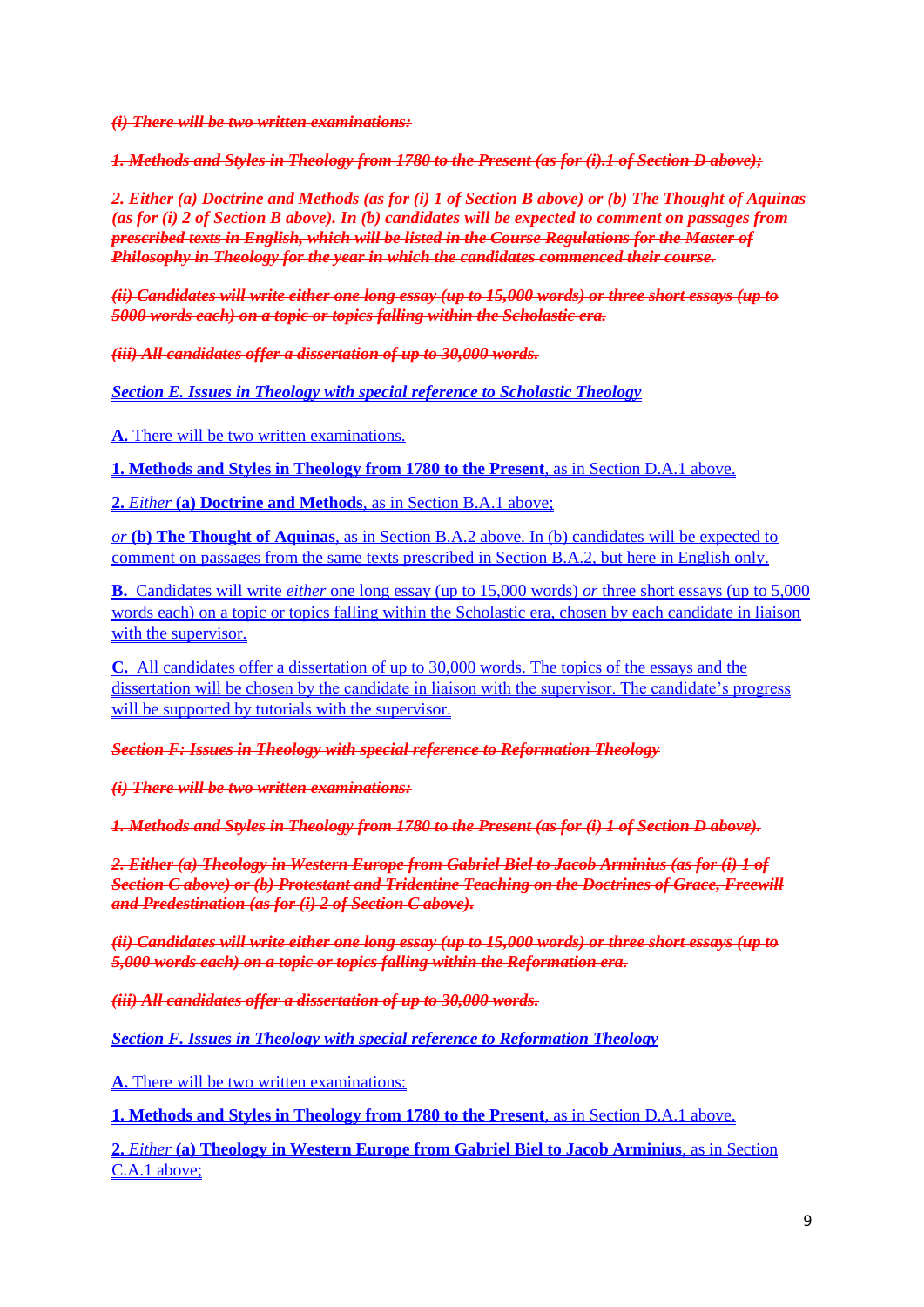*or* **(b) Protestant and Tridentine Teaching on the Doctrines of Grace, Freewill and Predestination**, as Section C.A.2 above.

**B**. Candidates will write *either* one long essay (up to 15,000 words) *or* three short essays (up to 5,000 words each) on a topic or topics falling within the Reformation era, chosen by each candidate in liaison with the supervisor.

**C.** All candidates offer a dissertation of up to 30,000 words. The topics of the essays and the dissertation will be chosen by the candidate in liaison with the supervisor. The candidate's progress will be supported by tutorials with the supervisor.

*Section G: Modern Theology (1780-the present)*

*(i) There will be two written examinations:*

*1. Methods and Styles in Theology from 1780 to the Present (as for (i) 1 of Section D above).*

*2. Either (a) Modern Theology or (b) Theology and Modern European Thought from 1780 to the Present or (c) Theology and Literature from 1780 to the Present. In each case candidates will be expected to write three essays on different topics.*

*(ii) Candidates will write either three short essays (up to 5000 words each) or one long essay (up to 15,000 words) on a topic or topics falling within one of the three options specified under (i) 2 above;*

*(iii) All candidates offer a dissertation of up to 30,000 words.*

*Section G. Issues in Theology with special reference to Theology from 1780 to the present day* 

**A.** The two written examinations will be:

**1. Methods and Styles in Theology from 1780 to the Present**, as in Section D.A.1 above.

**2.** *Either* **(a) Modern Theology;**

*or* **(b) Theology and Modern European Thought from 1780 to the Present;**

*or* **(c) Theology and Literature from 1780 to the Present**.

**B**. Candidates will write *either* one long essay (up to 15,000 words) *or* three short essays (up to 5,000 words each) on a topic or topics falling within one of 2 (a), (b) or (c) above, chosen by each candidate in liaison with the supervisor.

**C.** All candidates offer a dissertation of up to 30,000 words. The topics of the essays and the dissertation will be chosen by the candidate in liaison with the supervisor. The candidate's progress will be supported by tutorials with the supervisor.

### **IV Ecclesiastical History**

**(i) There will be two general papers, assessed either by two written exams, or by one written examination and three essays of up to 5,000 words in length**

**1. General paper on the Nature and Practice of Ecclesiastical History. Candidates will be expected to write three essays on different topics, discussing the nature of ecclesiastical history as a sub-discipline within History through study both of the writing of the history of the Church from the Early Church to the modern day and of shifts in historical method, with particular reference to methodological debates within History since the mid-nineteenth century.**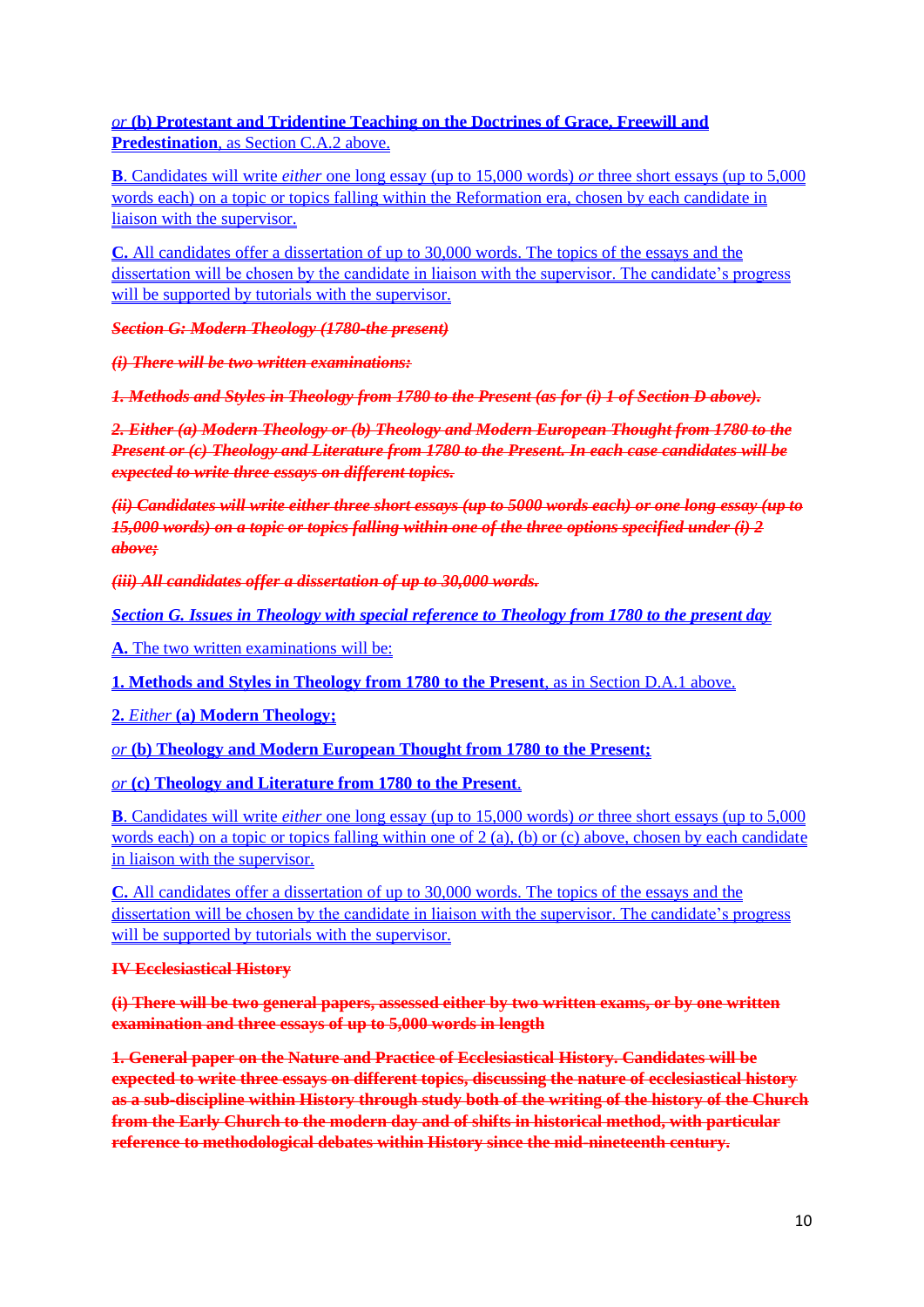**2. A General paper, in which candidates will be expected to write three essays on different topics within one of the following fields: (a) The Early Church, A.D. 200-476; (b) The Western Church, A.D. 476-1050; (c) The Western Church, A.D. 1050-1400; (d) European Christianity AD 1400-1800; (e) European Christianity AD 1800-2000.**

**(ii) Candidates will write either one long essay (up to 15,000 words) or three short essays (up to 5,000 words each) on a topic or topics in ecclesiastical history.**

**(iii) All candidates offer a dissertation of up to 30,000 words.**

## **IV. ECCLESIASTICAL HISTORY**

**A.** There will be two general papers, assessed *either* by two written exams, *or* by one written examination and three essays (up to 5,000 words each).

**1. A General paper on the Nature and Practice of Ecclesiastical History**. Candidates will be expected to discuss the nature of ecclesiastical history as a sub-discipline within History through study of the writing of the history of the Church from the Early Church to the modern day and investigation of shifts in historical method, with particular reference to methodological debates within History since the mid-nineteenth century.

**2. A General paper** on *one* of the following, assessed *either* by unseen examination *or* by three essays (up to 5,000 words each):

**(a) The Early Church, A.D. 200-476**

**(b) The Western Church, A.D. 476-1050**

**(c) The Western Church, A.D. 1000-1400**

**(d) European Christianity AD 1400-1800**

**(e) European Christianity AD 1800-2000**

**B**. Candidates will write *either* one long essay (up to 15,000 words) *or* three short essays (up to 5,000 words each) on a topic or topics in ecclesiastical history, chosen by each candidate in liaison with the supervisor.

**C.** All candidates offer a dissertation of up to 30,000 words. The topics of the essays and the dissertation will be chosen by the candidate in liaison with the supervisor. The candidate's progress will be supported by tutorials with the supervisor.

## **V Christian Ethics**

**(i) There will be two written examinations:**

**1. Christian Moral Concepts and Methodology. Candidates will be expected to write three essays on different topics, showing understanding of basic conceptual and methodological issues as these are discussed in relevant classical and contemporary texts.**

**2. Select Texts and Practical Issues in Christian Ethics. Candidates will be expected to write three essays on different topics, showing careful interpretation of classic texts and a capacity to analyse a range of moral issues arising in practical fields.**

**(ii) Candidates will write three essays (up to 5,000 words each);**

**(iii) All candidates offer a dissertation of up to 30,000 words.**

## **V. CHRISTIAN ETHICS**